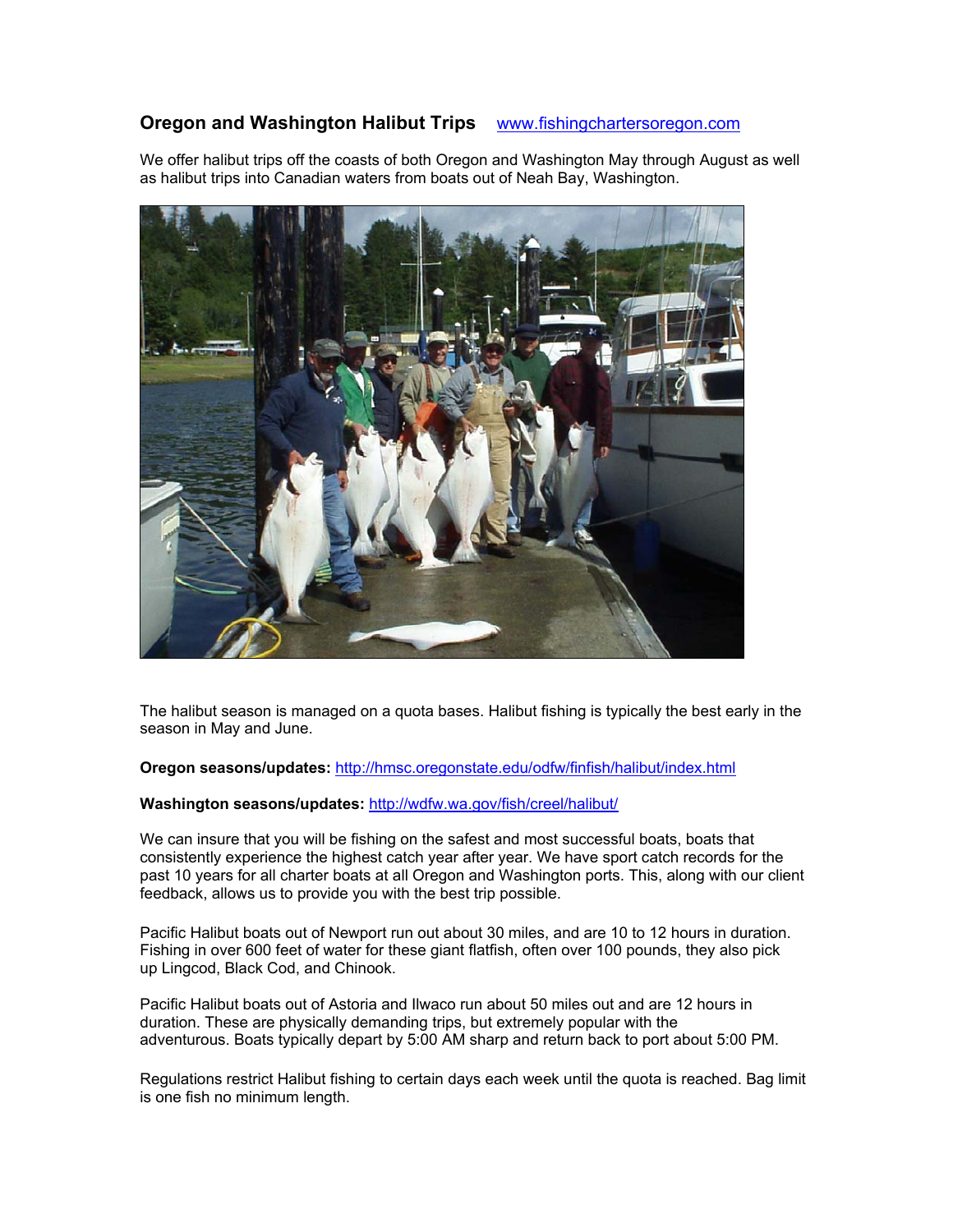Rockfish and or Ling Cod will also be pursued as a secondary target when time, weather, and water currents permit. These additional fish make a great Bonus to an already exciting trip.

## **For more information or to book a trip please call the numbers below**.

Call 503-720-9033 (summer) or 970-871-4803 (winter)

## **2009 OREGON PACIFIC HALIBUT SPORT SEASONS (Sample Regulations)**

As of 2010 statewide daily bag limit for Oregon is two fish with no minimum length. For current regulations use links below Possession limit is 1 daily limit at sea and 3 daily limits on land. **Oregon seasons/updates:** http://hmsc.oregonstate.edu/odfw/finfish/halibut/index.html **Washington seasons/updates:** http://wdfw.wa.gov/fish/creel/halibut/

### **LEADBETTER PT. (WA) TO CAPE FALCON**

Opened May 1, seven days per week, through the earlier of 14,819 lbs or July 16. **Closed effective 12:59 pm on Saturday, May 27.**

Reopens Aug. 4, Fridays-Sundays, through the earlier of the season total quota for this area of 21,170 lbs or Sept. 30.

When Pacific halibut are onboard the vessel, possession and/or landing groundfish species, except sablefish and Pacific cod, is prohibited.

#### **CAPE FALCON TO HUMBUG MT.**

When Pacific halibut are onboard the vessel, possession and/or landing groundfish species, except sablefish, is prohibited on all-depth halibut days.

#### **Nearshore Season**

Opens May 1, seven days per week, inside the 40-fathom line *(defined by waypoints)* through the earlier of 20,345 lbs or Oct. 31.

### **All-Depth Seasons**

The high-relief area of Stonewall Bank *(about 15 miles west of Newport and defined by waypoints)* is closed to Pacific halibut fishing. Vessels possessing Pacific halibut are prohibited from any fishing in this area, even when targeting legal species.

**Spring Season: Open dates are** 1-3 and 8-10. If quota remains, the fishery may continue until the quota is taken on June 22-24; July 6-8 and 20-22. The catch limit is 175,474 lbs.

May 11-13, 18-20, 25-27; and June Sept. 1-3, 15-17, 29-30; and Oct. 1, 13-15 and 27-29 **Summer Season:** Open dates are Aug. 4-6, 18-20; until the combined spring/summer all-depth quota of 233,965 lbs is taken. If, however, the spring season exceeds the combined spring/summer quota, then the summer season will not occur. Additional days may be opened in-season.

Open dates will be announced on the NOAA Fisheries hotline (1-800-662-9825) and posted at www.dfw.state.or.us/MRP

### **SOUTH OF HUMBUG MT. THROUGH CALIF.**

Opens May 1, seven days per week, through Oct. 31.

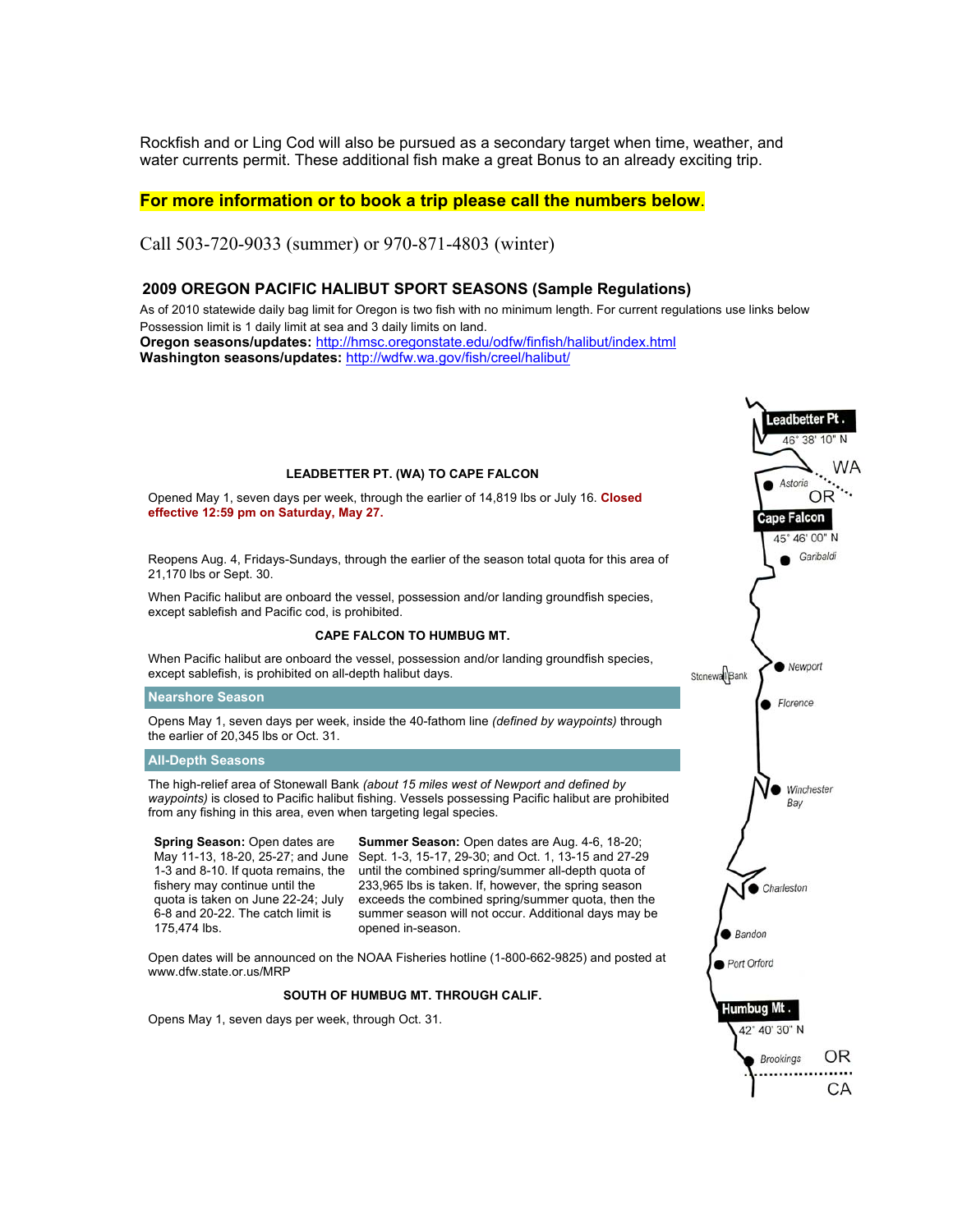Groundfish species include all species of rockfish; lingcod; kelp greenling; cabezon; Pacific cod; sablefish; flounders and soles; Pacific sanddab; Pacific whiting (hake); leopard shark; soupfin shark; spiny dogfish; big skate; California skate; longnose skate; ratfish; Pacific rattail; and finescale codling.

Contact ODFW at (541) 867-4741 for more information



We had an awesome Halibut quota last year, which made for a fantastic fishery. One change to last year's season is that there was no minimum length. In previous years, halibut less than 32 inches long had to be released off Oregon and California. Another change, sport anglers did not have to keep the first fish they caught.

Remember, space is limited, so to avoid disappointment, book early. Seats do fill quickly and quotas tend to fill early in the season due to high catch rates in recent years.

The north coast (Astoria) halibut fishery is typically open seven days a week until the quota is met. The central coast (Newport) halibut season is a bit more restricted.

Additional fishing days are sometimes added if anglers don't reach the spring quota.

Potential open dates for the 2006 season will be announced on the National Marine Fisheries Service hotline (1-800-662-9825) and posted on the ODFW Marine Resources Program Web site at: http://hmsc.oregonstate.edu/odfw Typically in March or April.

This should be another fantastic year for halibut in both Oregon and Washington.

Prices for 12 hour halibut trips range from \$165.00 to \$185.00 per person, depending on port. A 50% deposit is required to reserve seats, which includes a \$15.00 service fee.

Halibut trips into Canadian waters for larger, 60 to 100 pound fish, are also available out of Neah Bay, Washington. Bag limit in Canadian waters is two Pacific Halibut per person. Anglers can now purchase their licenses/tag online.

All halibut trips depart from Neah Bay marina and are available in May, June, and July. Daily departure time is 5:45 AM sharp. Check in aboard the Advantage at 5:15 AM or the evening before.

**U.S. Trips:** There is a 1 fish limit plus bottomfishing after the halibut limit is reached. License is required and is available on the boat. Cost - \$165.00 to \$185.00.

**Canadian Trips:** 2 fish limit - Canadian license required. Passenger is responsible for obtaining a Canadian license issued in Canada, and online, and dated for scheduled fishing date. Cost - \$175.00 to \$185.00.

**Fishing Licenses:** Washington State Licenses: www.greatlodge.com Canadian Licenses: www.pac.dfo-mpo.gc.ca/recfish/